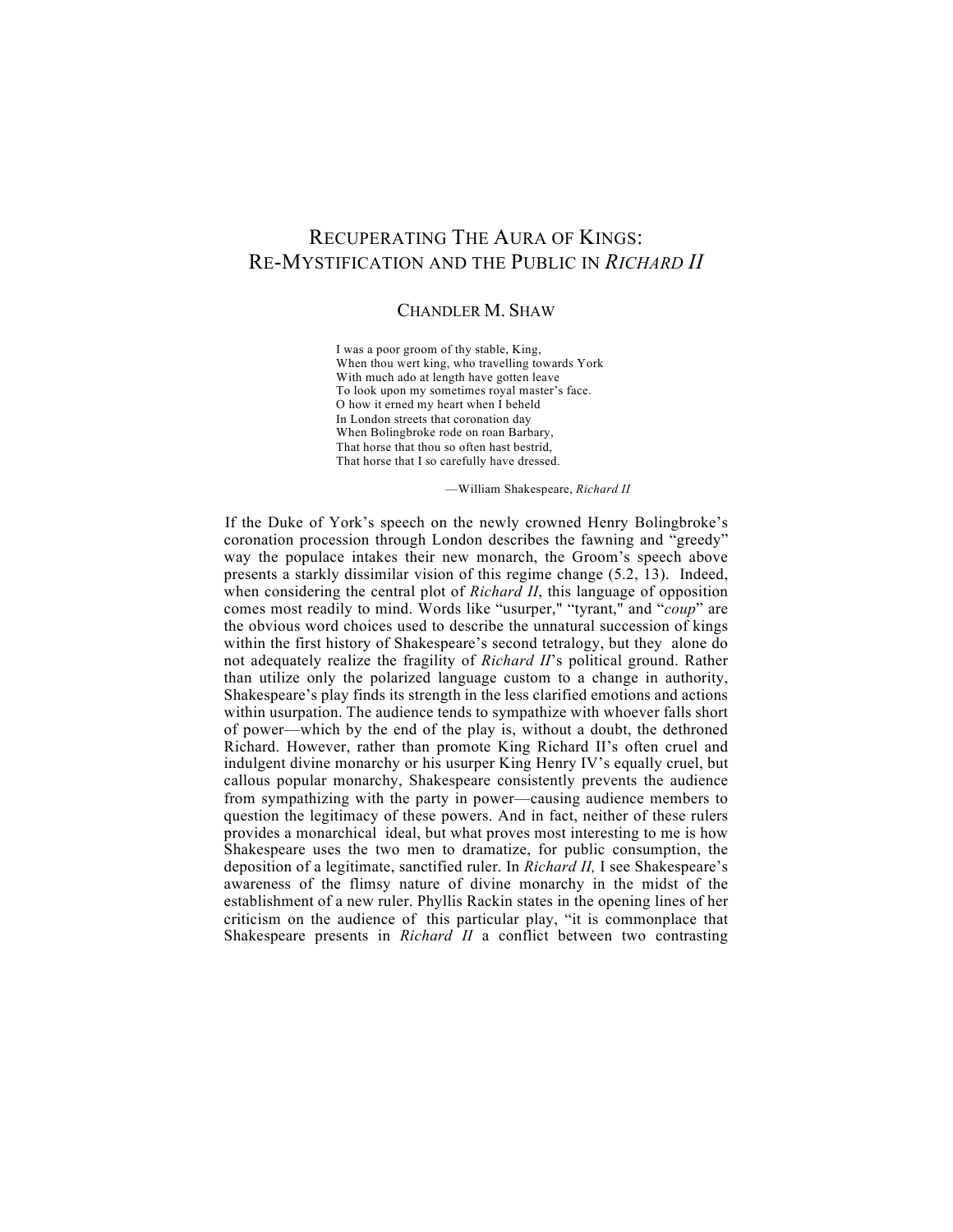worlds—the static, picturesque, ceremonial world of Richard's medieval court and the active, modern, practical world of Bolingbroke and his successors" (262). Many New Historicist and Cultural Materialist critics do view this dichotomy as a given<sup>1</sup>—and it might seem obvious to understand the usurpation of Richard's divine monarchy as a rejection of the medieval politics of Richard's rule for a secular, or at the least, a less traditionalist view of monarchy represented in Bolingbroke's seizure of power. But to argue against the obvious, this commonplace argument of *Richard II*'s plot tends to downplay the fact that the more Richard falls from power, the more sympathetic a character he becomes, and obsesses on a presumed "modernity" in Bolingbroke's increasingly questionable rise to power. However certain the demystification of monarchy may appear in the conclusion of Richard's tragedy, I argue Shakespeare re-mystifies the divinity of Richard's very blood, though this divinity seems to become an increasingly social construct by the play's end. I would like to explore the accomplishment of this remystification—for although neither Henry Bolingbroke nor Richard II is capable of establishing themselves as a divine ruler of their own accord, through their appeals to the common man, both within and outside the play, they find footholds of power. To allow the common people of England a degree of agency in the tragedy of *Richard II,* speaks to a larger concept of the nature of divine monarchs. Neither promoting the desire for power Bolingbroke represents, nor the deeply ingrained tyrannical and irresponsible behavior Richard represents, *Richard II* does not necessarily dramatize a shift in government from medieval to modern politics, but through a number of appeals to the public, redefines divine monarchy, for better or worse, as something more dependent upon gardeners and stable boys than gods and angels.

Before I can discuss how Shakespeare redefines divine monarchy, I will establish what divine monarchy typically meant, both within the play and in Shakespeare's England. We know Shakespeare attributed a firm belief in divine right to his titular character, as he has Richard claim:

> Not all the water in the rough rude sea Can wash the balm off from an anointed king. The breath of worldly men cannot depose

<sup>&</sup>lt;sup>1</sup> For example, Mark Bayer discusses Bolingbroke's "secular ethos" that replaces highly Richard's "symbolic, divinely-instituted order reliant upon religious doctrine" (130). Charles Forker quotes Benedict Nightingale from Malcolm Page's 1987 piece; "the total effect of [*Richard II*] was of watching 'the Middle Ages wane before our eyes' to be replaced by "Expediency and pragmatism'" (106). Jean E. Howard also discusses in her "Kings and Pretenders" chapter of the 'demystification' that occurs from the rule of Richard II to Henry IV: "Certainly the shift marks the modernity of the second tetralogy" (151).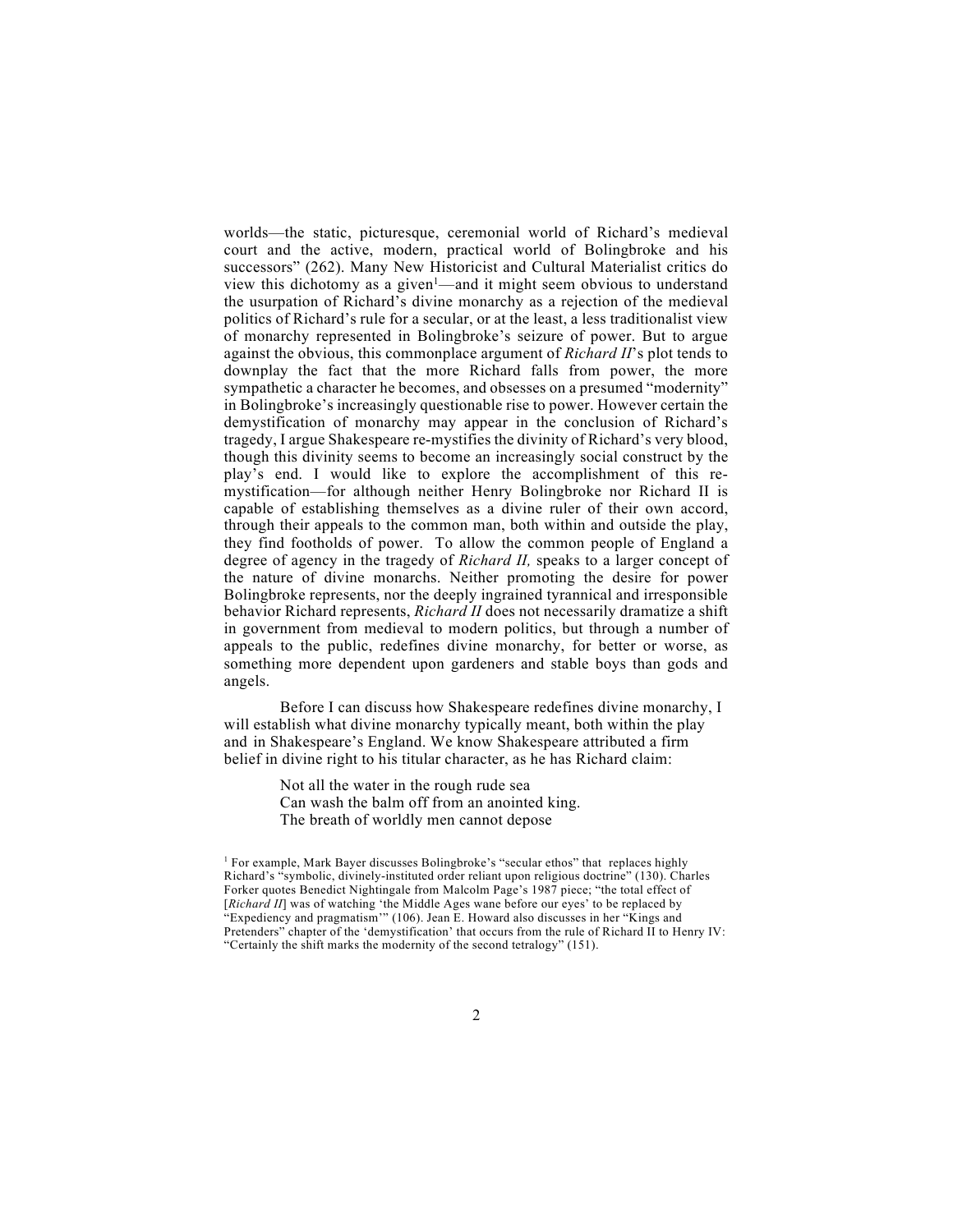The deputy elected by the Lord; For every man that Bolingbroke hath pressed To lift shrewd steel against our golden crown, God for his Richard in heavenly pay A glorious angel. Then if angels fight, Weak men must fall, for heaven still guards the right. (3.2, 54-62)

Shakespeare would have Richard argue for himself that God protects the "right" or the divine right of kings and to understand that divine rule lies beyond mortal reach and comprehension somewhere in the heavens. The common man may, as Henry Bolingbroke's father, John of Gaunt, argues earlier in Act I, "never lift / An angry arm against [God's] minister" because to do so is to raise his arm against God himself  $(1.2, 40-41)$ . Then, by the grace of God, Shakespeare's Richard has a mystical invulnerability, his rule defended against worldly usurpers by an army of angels. The concept of divine right had not faded out of popularity by the time Shakespeare wrote *Richard II*, almost 200 years later during the final years of Queen Elizabeth I's reign. Deborah Shuger discusses the pervasiveness of the sacred kingship through the rule of Elizabeth I, and even more so when James I took the throne. She distinguishes between sacred rulers and divine right rulers:

> Sacred kingship lies at the core of high Christian royalism, distinguishing it from…what we think of as divine right absolutism. Modern historians...understand this latter position as the opposite of the view that power derives from the community, which can, for its own benefit, confer this power, with or without conditions, on an individual, who thereby becomes its ruler. (56)

In other words, divine right absolutism comes to power through a force beyond humanity (in the case of an English ruler, the Christian God), whereas, in a sense, citizens subject a sacred ruler to approval or disapproval. For Shuger, the possibility of a sacred ruler exists outside the concept of divine right absolutism as a separate entity. A divine right ruler does not require the blessing of his people, for as Shakespeare's Richard observes, God is the elector and protector of his right. If at the beginning of the play Shuger's concept of a divine right ruler suits Richard as he falls from power, so does his mode of governance. The divine aura of kings seems to disappear along with divine right absolutism, like Richard's. However, Shuger suggests that this aura survived well into the rule of Elizabeth I:

> It simply does not follow that the Elizabethans found sacral kingship absurd. Had they found it so, it could not have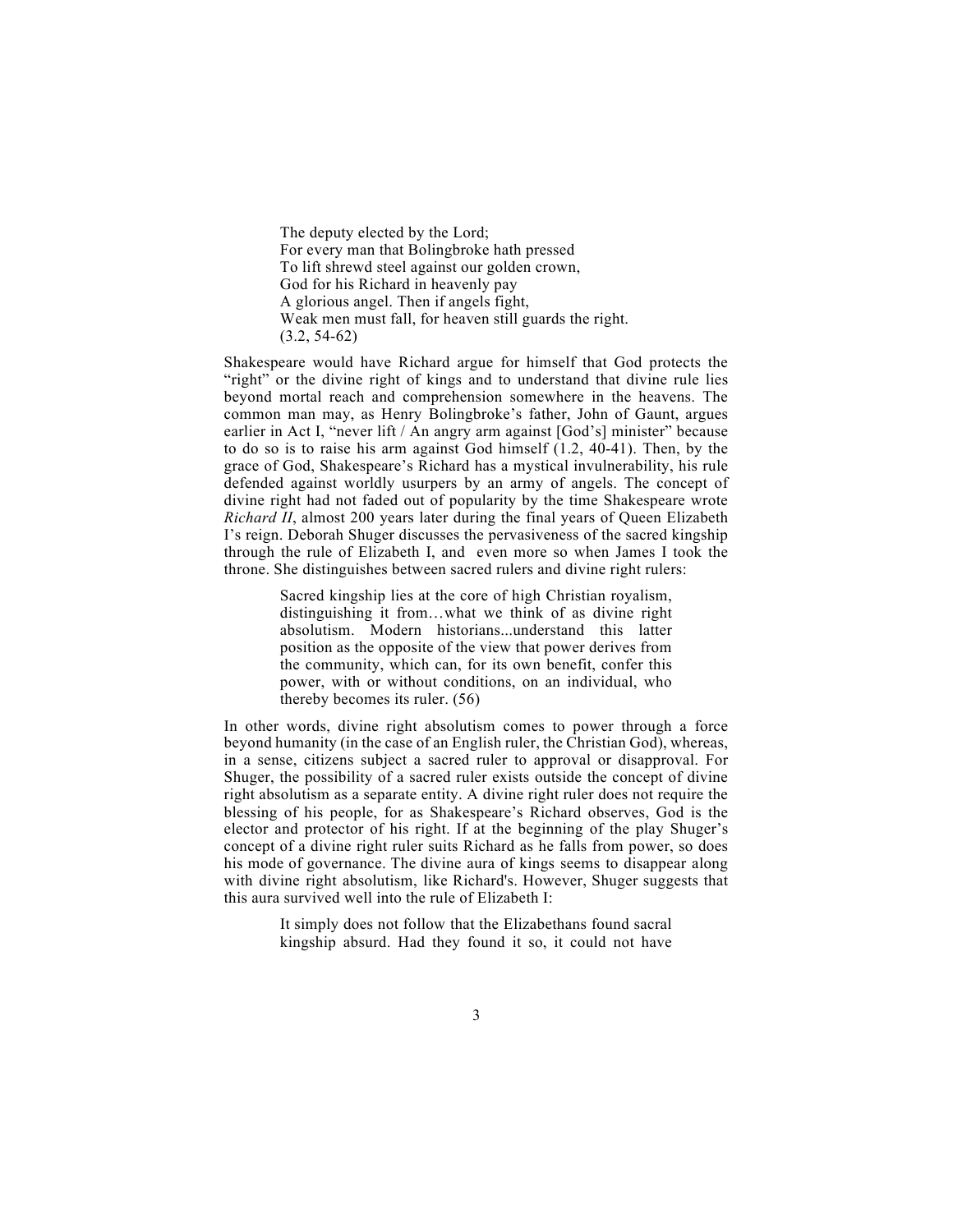worked as flattery. No one currently flatters an American president (nor, I suspect, even the British Queen) in such terms. They were usable, whether for flattery or homage, only because sacral kingship remained a cultural ideal and possibility. (56)

She argues that because terms like "divine inspiration" or "sacred spirit" was usable when praising Queen Elizabeth I that a sacred ruler, one endowed with a divine aura or "sacred spirit," could exist outside the sanctified, yet corrupted autocracy Richard represents (56). In Elizabethan England, two centuries after Richard was overthrown, the divine rhetoric Shakespeare utilizes in Richard's speeches, like the one above, clearly had not disappeared. This rhetoric's ability to cycle in and out of popularity means that though Richard's particular divinity suffers under the weight of his usurpation, and Bolingbroke, the destroyer of the Richard's throne's divinity, struggles to establish himself as a divine ruler, Elizabeth could use divine rhetoric because the usurpation of Richard did not mark the descent of the monarchy's divine aura and did not destroy the concept of the sacred ruler in England.

Though this aura would seem to survive the historical fall of King Richard II within the context of *Richard II*, the initial demystification of Richard begins when despite the elevated, heavenly language he uses to defend his rule, no army of angels come to defend his right. Perhaps more significantly, no army of humans come to defend his right either as he claims soon after his speech about divine right, "the blood of twenty thousand men / did triumph in my face and they are fled; / And till so much blood thither come again / Have I not reason to look pale and dead?" (3.2, 76-79). Learning that all mortal troops, who once defended his divine right to rule, have left him defenseless, Richard grows pale—his absolute power weakened. When beautiful speech must culminate in action, Richard finds all human soldiers, who were moments earlier nothing in comparison with the angelic ones at his beck and call, have left him—the unfavorable, reckless ruler, who like a landlord rather than a king, has leased out royal lands—for the rebel Bolingbroke. The divine right of Richard means nothing without men to back it, and stripped of this, Richard speaks to his few supporters not as a king, not as God's chosen, but as a human being: "I live with bread like you, feel want, / taste grief, need friends. Subjected thus, / How can you say to me I am a king?" (3.2,176-178). Richard emphasizes his needs as a living, breathing human and a rather pitiful human at that. To compare this man with the same man who moments before bragged of his godly invulnerability is almost laughable; the mystic aura that should protect him from a rebel army dwindles to nothing with his loss of loyal citizens. Without the power of the physical, human armies (or even metaphysical, angelic ones, for that matter) Richard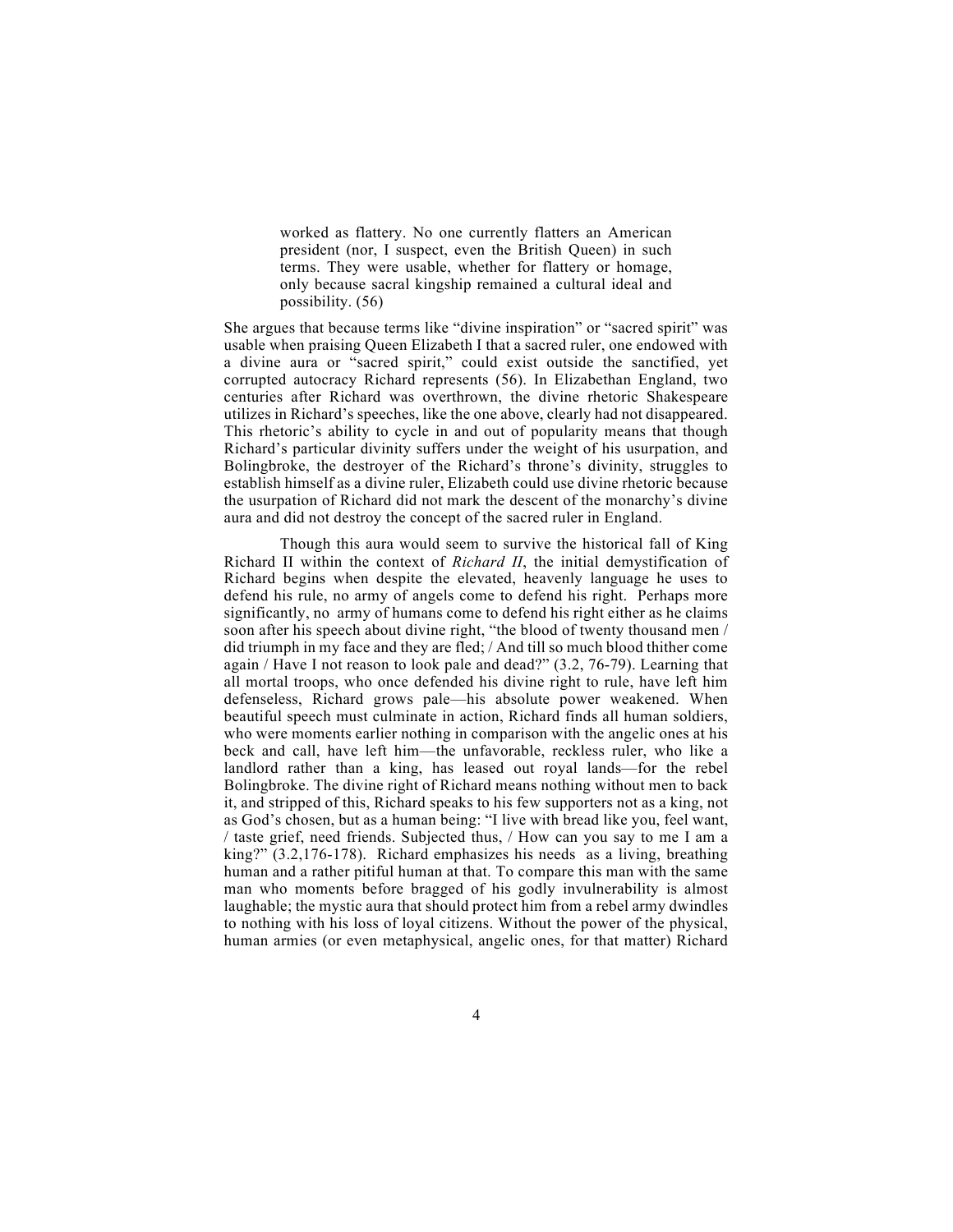aptly declares himself "subjected," both making a pun of his situation and his being made a subject to his subjects, namely Bolingbroke and his army of rebels.

Richard begins to discuss his subjection at this point of the play, but according to David Scott Kastan, the subjection of a ruler to his subjects begins with the depiction of the ruler upon a stage. Kastan discusses another way that subjecting royalty, like Richard II and even Elizabeth I, to their subjects weakens their authority through the representation on the Renaissance stage. He claims: "In setting English kings before an audience of commoners, the theater nourished the cultural conditions that eventually permitted the nation to bring its king to trial, not because the theater approvingly represented subversive acts, but rather because representation itself became subversive" (111). As Kastan observes, the subversive nature of representation grounded in the idea of the actions of the government acted on a stage allows an audience, who ordinarily would have little to no role in politics, to learn and judge for themselves how politics work. Therefore, not only is Richard subjected to those within the play, but also to those in the playhouse. Kastan argues the audience becomes a source of authority with the ability to judge and condemn rulers like Richard with the repercussion that they could then apply this power of judgment to the monarchs of their own time. In this sense, the demystification of Richard is not so much a tragedy as it is an inevitability since a portrayal of him to the audience in any degree would allow the audience to see, analyze, and pass judgment upon his actions. Conversely, this means Bolingbroke, once crowned Henry IV, is equally subjected to subjects, allowing the audience to take as much of a critical stance with him as they did with Richard.

While I agree with Kastan that portraying a figure of authority in the context of the contemporary theatre contributes to a demystified vision of divine monarchs, I disagree that this necessarily means that the representation of authority must be only subversive and destructive of the legitimacy and power of the monarchy. Let us consider this play in its moment, for instance. Kastan declares that Elizabeth "was always unusually sensitive to being subjected to her subject's representations…however obscure the text, Elizabeth was able to find evidence of a personal application" (114). Though playwrights could make critical statements about monarchs generally, the consequences of portraying anything potentially negative about the Queen were grave. In the "Soldier" portion of his biography of Shakespeare's life, Jonathan Bate discusses the close censorship of the Elizabethan theatre, and remarks that Shakespeare's contemporary, Ben Jonson, was imprisoned for a time in the Tower of London for "some few seditious lines in a play" that caused Elizabeth to take offense (238). If this hostile writing environment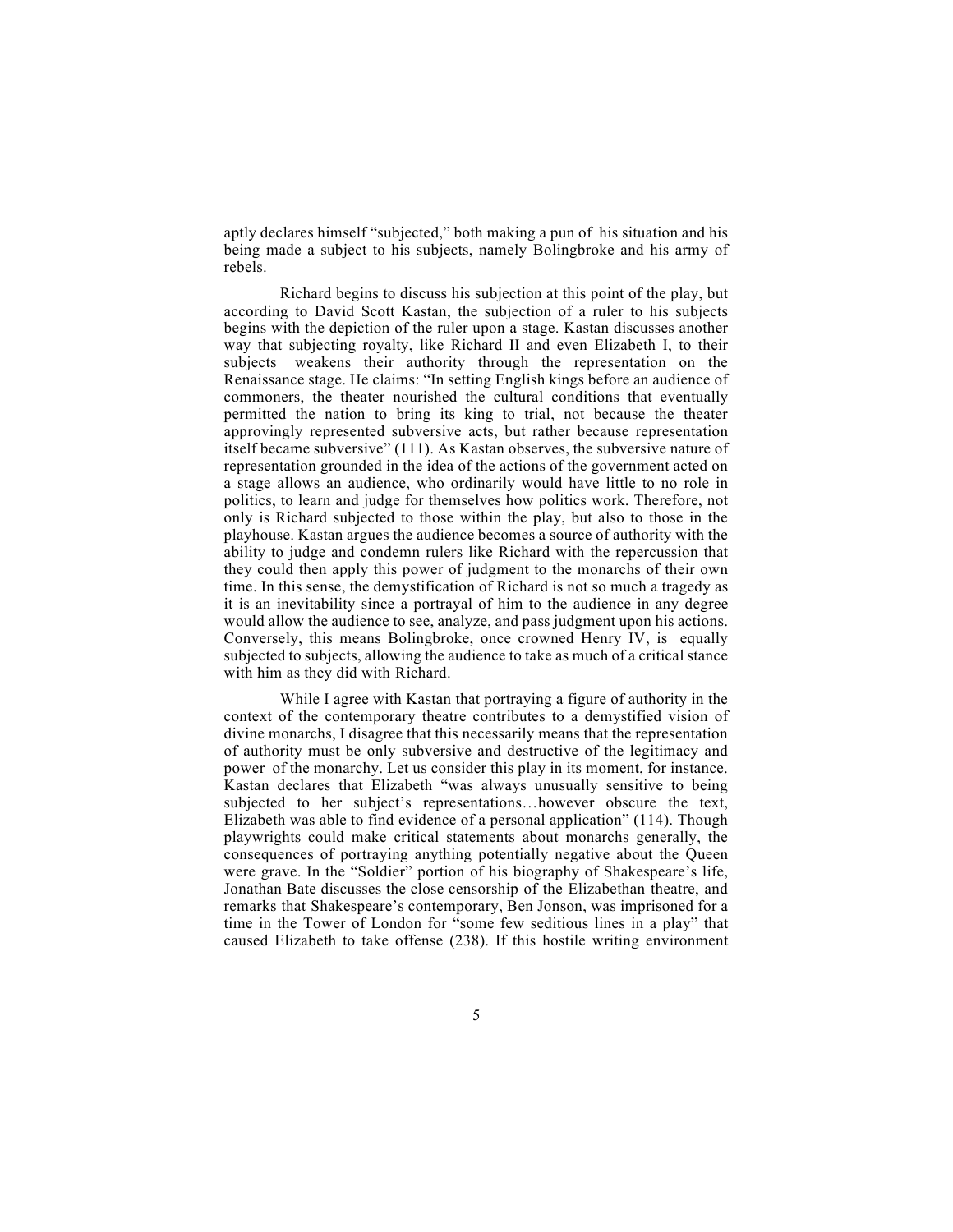were not enough to dissuade a subject from portraying the Crown hypercritically, an additional obstacle existed in portraying the deposition of King Richard II. Charles Forker, in his introduction to the Arden Shakespeare's *Richard II*, discusses the political climate surrounding the writing of *Richard II*. He stresses, "as Elizabeth I aged, it became increasingly common to identify her with Richard II" (5). The tensions surrounding Elizabeth's lack of successor also plagued Richard's rule, and both rulers were, as Forker continues, "unusually susceptible to flattery." Most arguments on the relevance of *Richard II* to Elizabeth's rule cite her infamous line, "I am Richard II, know ye not that," despite the fact this quote has no confirmable source and could very well be a fabrication.2 Nonetheless, we can presume the Queen, already sensitive to her portrayal in art, would be sensitive to portrayals of Richard II as well if she knew of the comparisons made between herself and the former monarch. Mark Bayer subverts the prevalent idea of a negative portrayal of Elizabeth I in Shakespeare's rendering of Richard II's rule because he believes Elizabeth would have every reason to see Henry Bolingbroke as a flattering dramatization of her rule. Bayer claims Elizabeth is a charismatic and popular ruler—but his argument more or less relies upon substituting in Elizabeth's name wherever descriptors of Bolingbroke exist. His equation of the two does not stand so much on firm historical proof as it does conjecture that Bolingbroke represented a flattering image of a rule, and Shakespeare, under the scrutiny of Elizabeth's critical reading, would want to flatter her. Bayer denies Elizabeth's interest, portraying, as Richard II did, the "antiquated theory of sovereignty" that is the "king's two bodies" or rather the theory that a divine monarch possesses an inseparable body natural and body politic (136).3 Not only does Elizabeth utilize the language of the king's (or in this case, queen's) two bodies in her speeches, as Bate notes of a speech given to her soldiers at Tilbury, "I know I have the body of a weak and feeble woman, but I have the heart and stomach of a king and a king of England too" (231). Perhaps even more interestingly, she utilizes that language to establish herself as an equal ruler to any man who would sit upon the throne. Elizabeth is a divine ruler of a similar but not identical caliber to Richard, both by her reckoning and by her citizens and flatterers as well. For Bayer to see this divine language describing her rule and then to analyze her

 $2$  This line, supposedly said to William Lambarde late in Elizabeth's rule, is unverifiable, yet many critics utilize it to draw ties between Elizabeth I and Shakespeare's *Richard II*. Some people who mention this comparison, especially in its relevance to the Essex conspiracy of 1601 include Evelyn May Albright, Charles Forker, Anthony B. Dawson/Paul Yachnin,and several others.

<sup>&</sup>lt;sup>3</sup> The theory behind these two bodies is that the body natural is just that, the human aspect of a monarch that ties them to their citizens, while the body politic is the monarch's godly entity what gives them the hierarchical power to rule.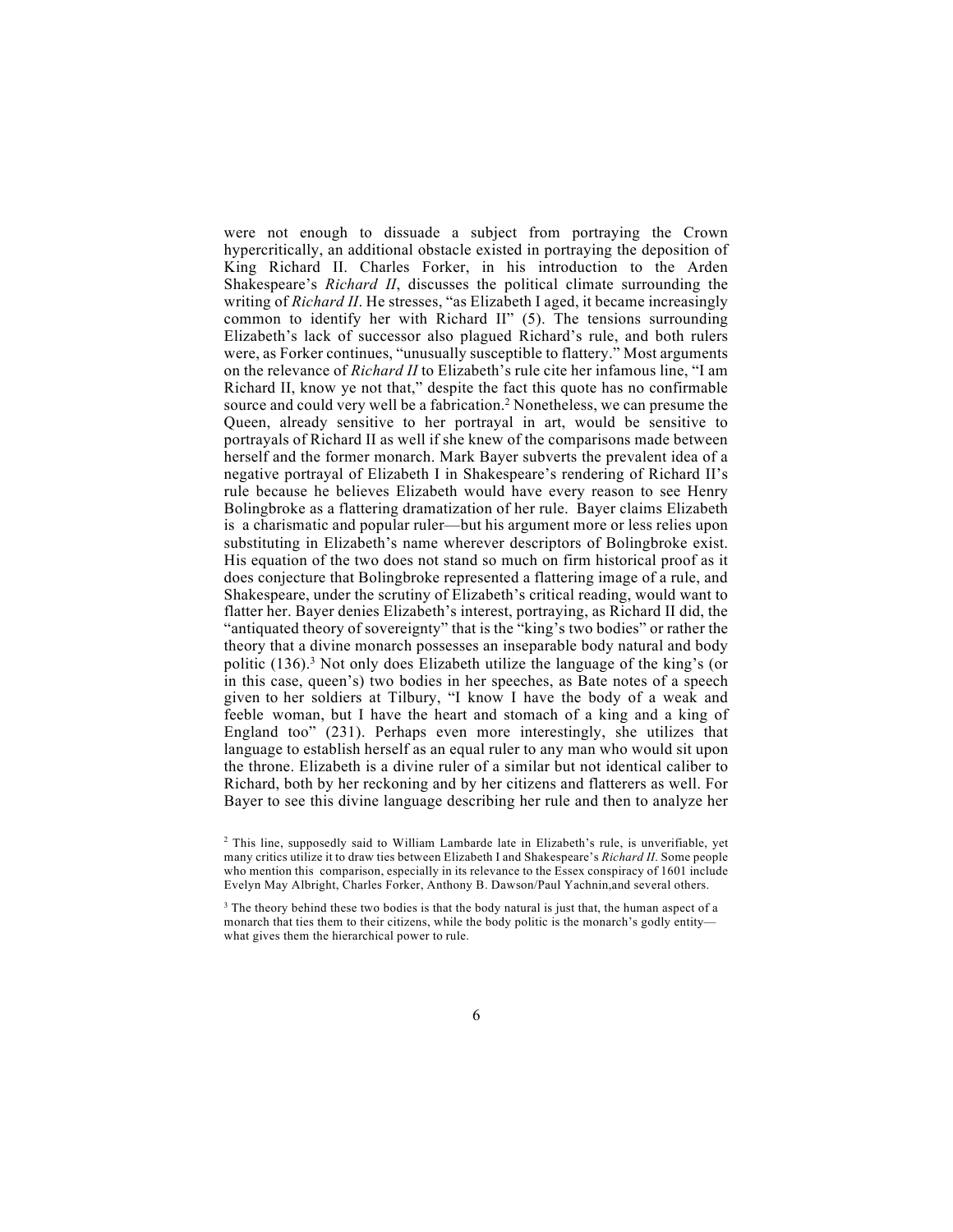as secularly uninteresting, in what he calls the 'outgoing' models of divine monarchy, seems like an attempt at revisionism at best and does not suit the historical context of Elizabeth, nor does his analysis provide a logical argument for why the play was not considered seditious.

My theory on how the play avoided labeling as treasonous involves the way I believe Shakespeare re-mystifies the monarchy by the play's conclusion. First, I might explain what I mean by 'mystified.' The monarchy that Richard demonstrates is divine, unearthly, approved by the Christian God himself. This unearthliness, the sense of how untouchable Richard is in his heavenly appointment, is his divine aura—his mystification. The first place I see evidence of this re-mystification, despite the apparent contradiction, is in the deposition scene at the opening of Act IV. At this point within the play, Henry Bolingbroke ascends the throne as Henry IV, and Richard, a prisoner, is brought to relinquish his divine right and his crown. In what should be a moment of triumph for Henry, Richard, steals the scene with histrionics and Biblical allusions. Richard appeals directly to the men that stand in the newly crowned Henry's court, and claims, "Did they not sometimes cry 'all hail' to me? / So Judas did to Christ, but he in twelve / Found truth in all but one, I in twelve thousand, none" (4.1, 170-72). The divine aura Richard here believes to possess is godly, and therefore, it is appropriate to him to see his betrayal as severe as the betrayal of Christ. Shakespeare saturates *Richard II* with these Biblical allusions, and while both Henry and Richard take turns playing Cain with Richard's murder of Gloucester at the start of the play and Henry's murder of Richard at the end, the analogy most apt in the case of Richard's deposition is, as he says himself, the betrayal of Christ by Judas. Stanley R. Maveety discusses the importance of Richard's Christ-like complex in the play's perspective on the divine monarch. He argues that this comparison does nothing more than complicate the vision of monarchy already in place: "Though willing enough to play the role of the crucified Christ, [Richard] flinches at acknowledging human fallibility…The chaos and civil war that followed Bolingbroke's usurpation might not have come to pass had Richard played the man instead of playing Christ" (193). According to Maveety, rather than remain deposed and allow Henry IV to rise to power unquestioned, the way Richard uses these Biblical allusions in an attempt to make a martyr of himself does not accomplish what he intends, and furthermore, undermines the rule of Henry by placing himself on an unwarranted pedestal. However, no matter how excessive Richard's Christ analogies may appear, beautiful rhetoric does not save him from losing his throne in the first place, and there is no reason to believe that simply altering the topic from the divine right of kings to Christ's betrayal that Richard's speech alone would have any more rhetorical weight now in his deposition. Why does this Christ imagery persist;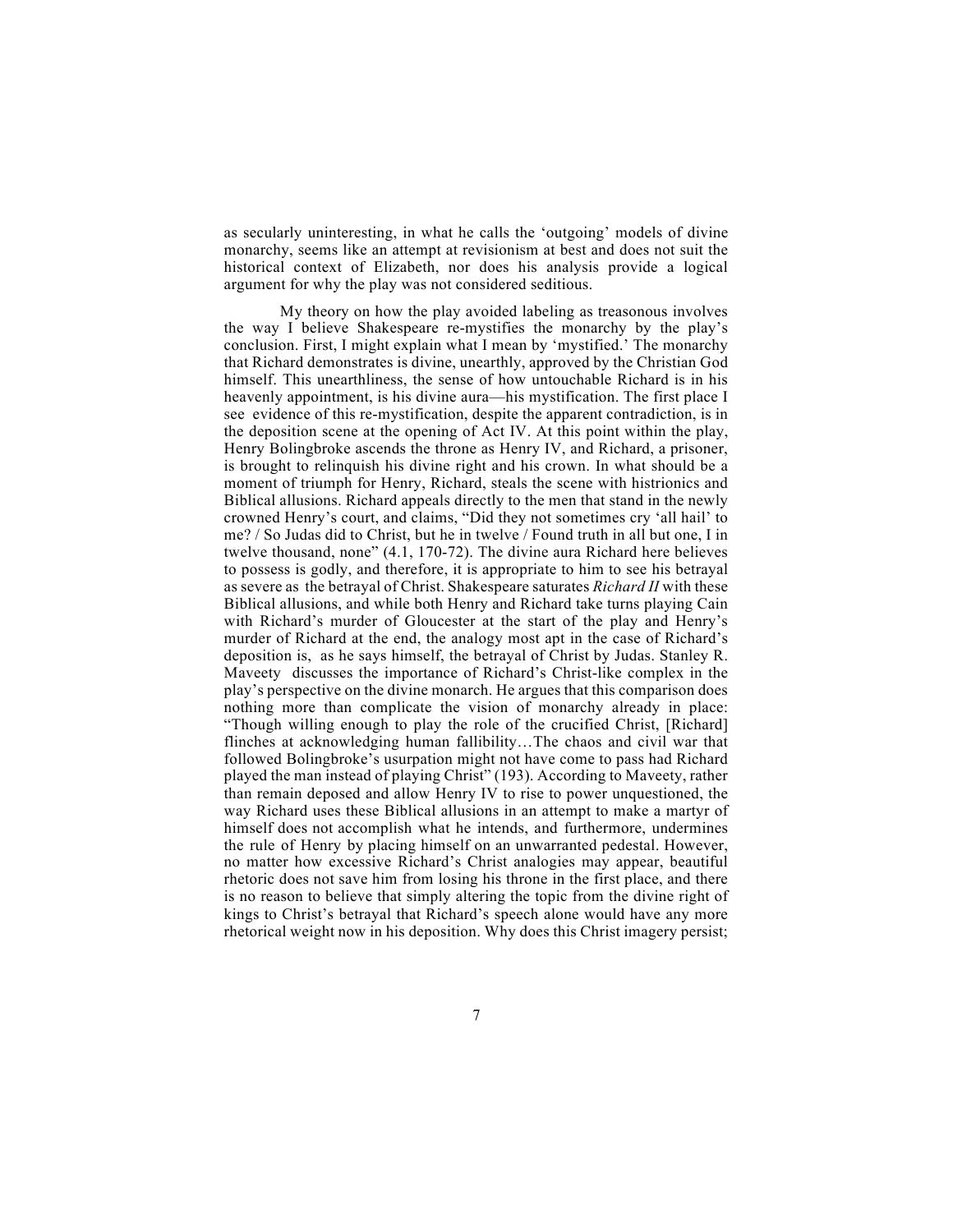how has Richard successfully become a martyr? Just as Kastan discusses the subjection of monarchs to an audience within the theatre, Richard subjects himself to the judgment of his audience onstage and off in presenting himself as the center of his deposition, and more than offering himself up, implicates his audience in his dethronement: "Nay, all of you that stand and look upon me…though some of you, with Pilate, wash your hands, showing an outward pity, yet you Pilates have here delivered me to my sour cross" (4.1, 237-241). Richard does not stand idly and allow the taking of his crown, but in fact demands his cousin "seize the crown," likens himself to a betrayed Christ, and portrays both his former subjects and the audience, by contrast, Pontius Pilates all (4.1, 183). While this scene by no means elevates him to his projected Christ-like status, it emphasizes the importance of audience within the plot and in the theatre, and perhaps plants within them the very language they will utilize in making a martyr of him at the end of the play. Even if Richard's melodrama does not persuade the audience that they are acting along with Henry as a Pontius Pilate or Judas figure in his dethroning, it does give them the power to do so. Whether or not they agree with what Bolingbroke has done, they are given further power to judge a king by Richard himself.

The fact that the audience works in tandem with the actors on stage to dethrone Richard—or at least desire this dethronement—means they have some power, even if that is just the power of judgment. Phyllis Rackin argues that audience members play just as great a role in judging and misjudging characters within *Richard II* as any character within the stage. She acknowledges, "There is an extra role in the play not listed in the *dramatis personae*, a carefully calculated role complete with motivations…designed to be filled by the members of the audience" (263). However important the audience may seem to her argument, though, she also insists, "Shakespeare deliberately alienates us from the action on stage, reminding us that we are, after all, simply an audience in a theatre" (263). Certainly Shakespeare is aware of the audience and the role they play within the theatre, but I take issue with the idea he wrote *Richard II* as an exercise in isolating an audience from characters for the sake of reminding them of their lack of participation in the action. Because their judgment or misjudgment does not balance and leaves the audience ambivalent, distant, and collectively unaffected individuals, I would argue in line with the critic Steven Mullaney as he discusses what he calls "affective technologies" within the Renaissance theatre. He argues, "theatre is the most social of the arts…it is completed only in performance, and thus, it is produced not only for, but also by its audience," and suggests that such an art form provided a vital way for the Renaissance audience to learn about their history and political environment (73). He also proposes that audiences utilized this public space as a way of understanding who they are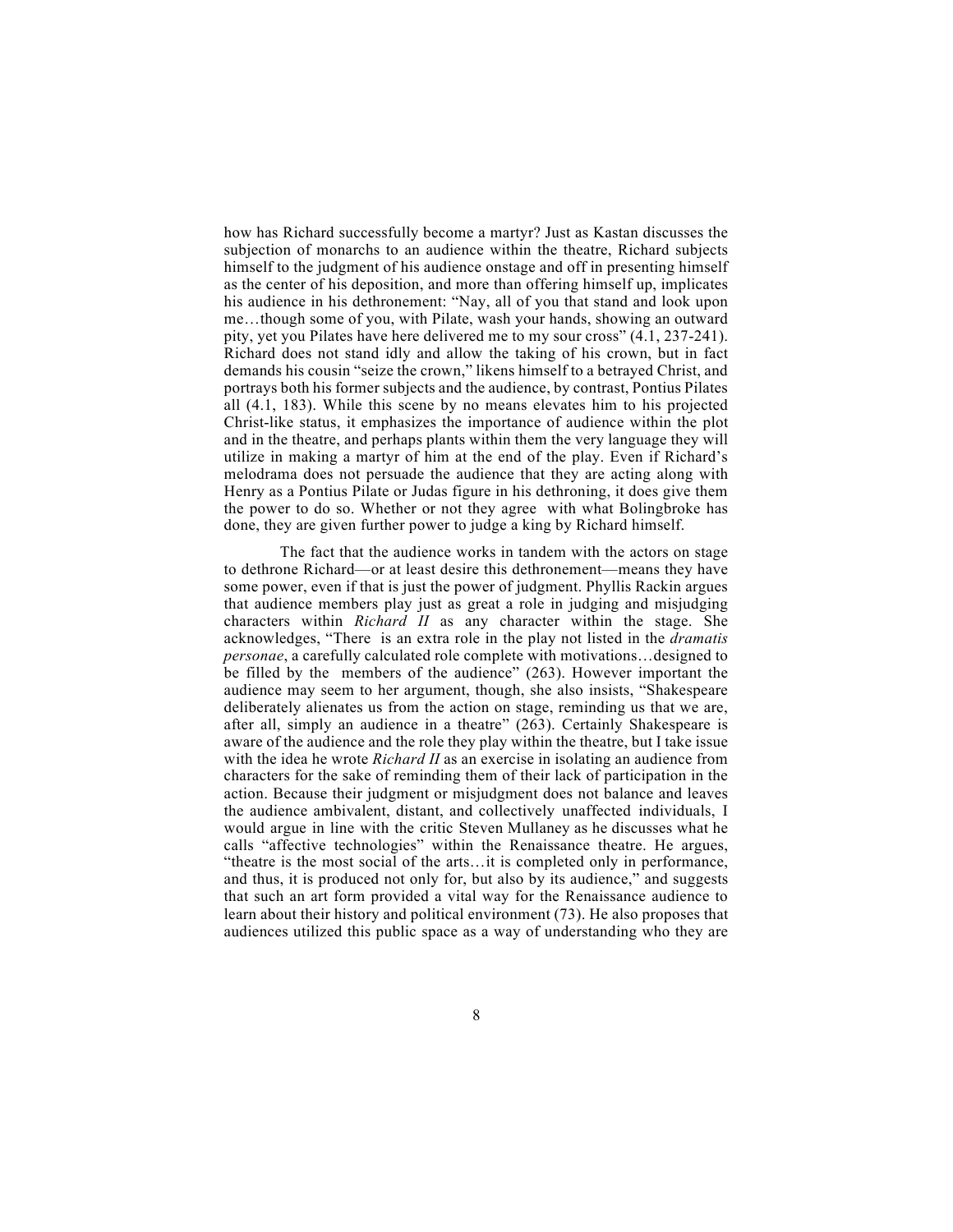individually and socially. Mullaney constructs an eloquent argument for the inherently symbiotic nature of the Elizabethan theatre, one in which actor and audience member share equal responsibility in identifying and pondering issues that faced them as a society.

With this in mind, it makes more sense to consider how Shakespeare wanted to utilize something within the history of King Richard II to spark this inter-societal contemplation rather than further isolate members of an already dissociated generation. If Shakespeare utilizes isolation at all within the plot, it might appear like what Mullaney calls "affective irony." This particular kind of irony means that while a viewer of *Richard II* may have trouble feeling any determined emotions about either Richard or Bolingbroke, they instead feel individualized and unique emotions contributing to a collective of playgoers with unique ideas. While encouraging individual thought processes, the theatre also encourages bonding under a singular theatrical experience. In an era plagued by a "lasting sense of unsettlement," Shakespeare attempts to grapple with this unsettlement by dramatizing unstable audience sympathies for Bolingbroke and Richard as the play progresses (72). Where divine right defines Richard, Bolingbroke must rely on his popularity and Richard's acquiescence, knowing he cannot consider himself a natural or divine successor to the throne. Shakespeare wrote knowing his audience would directly involve nobility and common people alike. It may well be that he recognizes his own internal, split sympathies, and he attempts to replicate this feeling within the audience rather than spark any single strong response from the text. He stages characters that at once demand our sympathy and inspire our harshest judgment in Bolingbroke and Richard. Shakespeare does not appear to be interested in heralding the triumphs of Bolingbroke, the appellant to the common people. Because the play does not end with his triumphant ascension to the throne, and because Richard does not fall out of the audience's sight as he falls from power, they are made to question his usurpation. He also does not attempt to excuse Richard for the crimes he commits during his rule, exemplified by the fact that despite all the sympathy we gain for the sometimes Christ-like Richard, he never reads his crimes at his deposition, and he never asks forgiveness for the things he has done. Shakespeare presents a less determinate concept of usurpation—the gray area that gets lost in the black and white of magnificent speeches and absolute depositions of absolute rulers.

New Historicists and Cultural Materialists often discuss the role of the audience members in the theatre and the role of marginalized classes within Shakespeare's plays to determine if Shakespeare's work serves to confirm the monarchy, or subvert the status quo. David Scott Kastan, Jeffrey Doty, Anthony Dawson and Paul Yachnin all work to interpret both the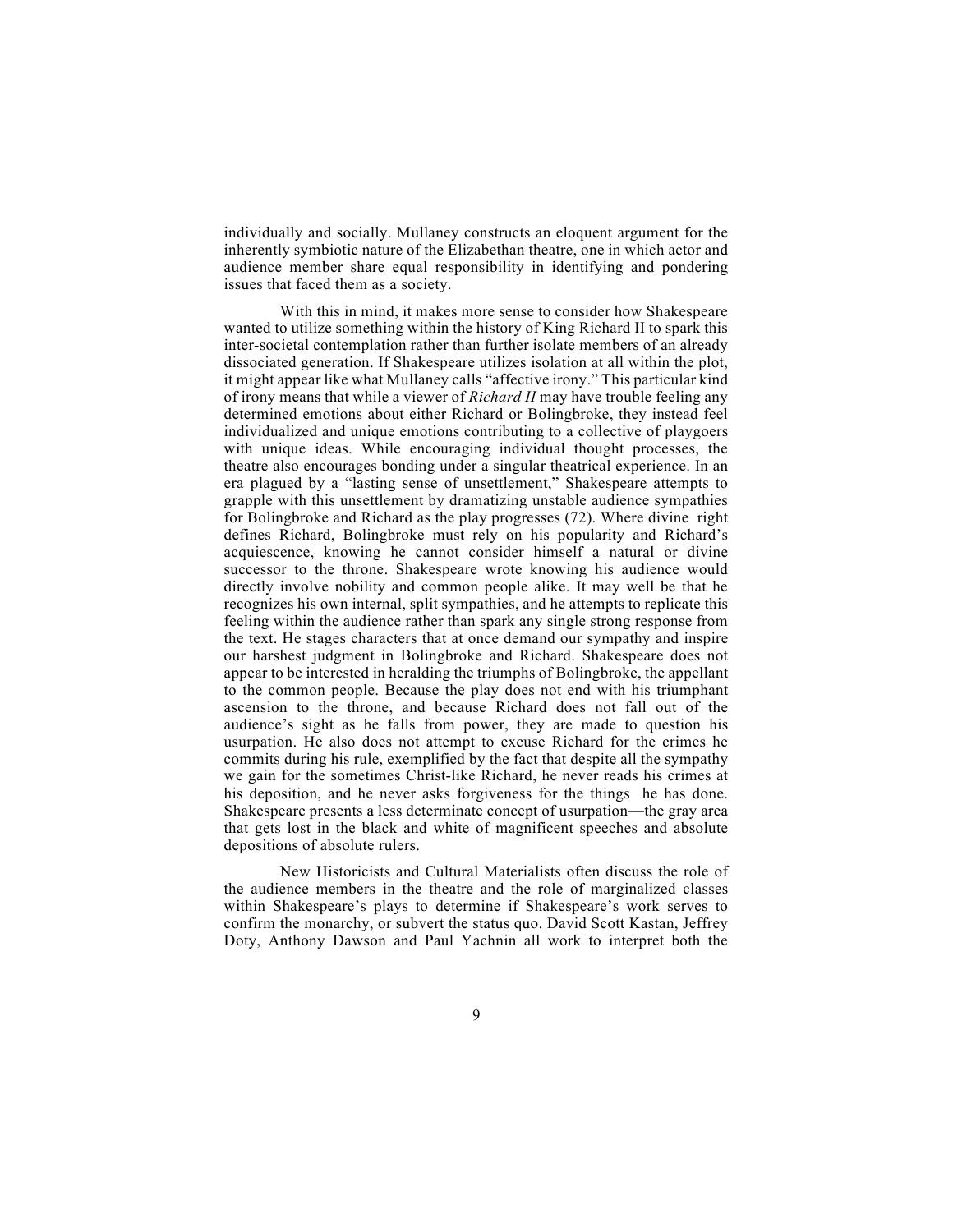purposes of an audience and marginalized characters in the plot, convinced that these groups play a larger role in the developing politics of Renaissance England. In every instance, these critics have focused on two marginalized groups within *Richard II* as models for the audience in the theatre: the Gardener and his workers in Act III, Scene IV, or the offstage mob of commoners witnessing Bolingbroke's coronation and Richard's journey to prison. In other words, these critics see only two places for commoners within Richard II: as well-informed and analytical political ideals, or uneducated, inhuman members of a horde. In fact, Dawson and Yachnin argue that, other than these two groups, "Shakespeare tends to reduce London and the commons inside and outside London to an undifferentiated mass," suggesting the public plays extremely invariable, or even unimportant roles in Shakespeare's concept of a monarchy (24). However, I believe that by looking at an interaction overlooked by critics, this scene in Act V with the Groom, the common man can witness their role in Richard's tragedy as something apart from the Gardener's informed political commentary or the crowd's herd-like tendencies. They see a place where the marginalized class repurposes the sanctity of the monarchy.

Dawson and Yachnin argue that "Shakespeare tends to minimize the active role of the commons and to diminish almost altogether the place of the citizenry in the constitution of the state…with high-ranking clergy taking part and speaking well, but with the commons on the sidelines, and, with one or two exceptions, without voice" (26). It is true that *Richard II* focuses on highranking members of society, but the "one or two exceptions" Dawson and Yachnin mention are vital to the plot and vital to Shakespeare's modified concept of government. While the two mention the importance of the Gardener as one of the exceptions, I would argue that the Groom's visit to Richard in the Tower is evidence of a crucial change that occurs within the text and most likely occurred within the audience itself. The Groom acts as a character of sympathy to Richard and addresses him still as "royal prince" (5.5, 67). Despite the willingness of all to see Richard deposed at one point in the text, this moment contrasts deliberately with previous scenes that it must represent a paradigm shift of some kind. Indeed, where the Groom's kind treatment wasn't enough to stir sympathy, Richard response to him, "thanks, noble peer," simultaneously raises a mere groom to the status of nobility, while also doubling the meaning that, since deposed, the two truly do exist within the same social strata. In fact, a few lines later, Richard calls him "gentle friend," still emphasizing the nobility he believes within a commoner and claiming him as a friend. Echoing Bolingbroke's earlier statement to a crowd of onlookers: "I thank you, countrymen," now that Richard is powerless, he too attempts to align himself with the common man he sees in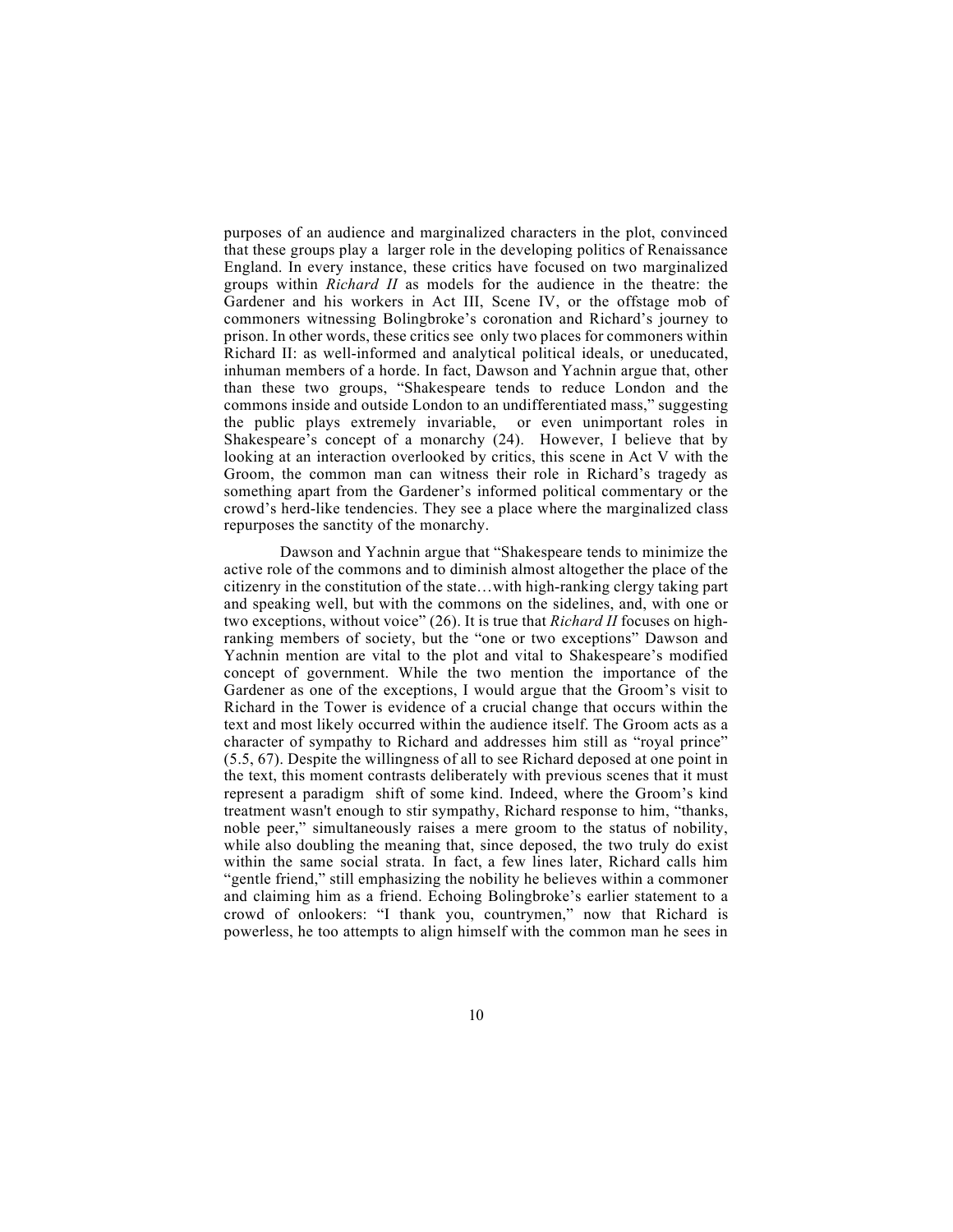front of him (5.2, 20). The only difference is, in the Tower, Richard has no reason to perform to one Groom, as opposed to Bolingbroke's hope of acquiring a throng of admirers. It is significant that a Groom, a common person who should have as much reason to hate Richard as any other, would instead wish to show kindness to the man whose horse he dressed. It is equally significant that a man who so recently was king is willing to accept the Groom's friendship, not for his flattery or power to ally, but for his kindness and his respect for the royalty Richard has lost. Because the audience can see a member of their class on stage, the way the Groom treats Richard has all the more significance. In this scene, Richard appears absolutely demystified, a man in a cell with only a groom for a friend. He also appears absolutely sympathetic, especially if the one person who sympathizes with him is kind with no ulterior motive—and in fact, at a potential risk to himself.

At the exit of the Groom, one more remark gives place for us to sympathize with Richard. In contrast, to Richard, who has referred to the Groom as a noble friend throughout their brief interaction, when the Keeper enters the room, Forker points out in a footnote that he "addresses the Groom as an inferior," calling him "fellow," rather than peer (471). His remark only contrasts all the more sharply with Richard's kind reception of his peer, the groom, a man he quite recently ruled over with a less than a kind hand. This scene sparks what becomes the paradigm shift that ends the play. No counterargument tries to re-convince the audience of the tyranny of King Richard II; that is over and done with the deposition of the tyrant. Were that the laudable goal, perhaps the play would have left off with the deposition scene, with Bolingbroke ascending the throne in all the glorious pomp and circumstance of the victorious. It does not. Instead, before we can return at last to the reigning Henry, the audience must see what has become of the former King Richard, and instead of cheering at his fall from power; the Groom's actions must inspire sympathy for him. However, the purpose of this scene does not only creates sympathy for Richard, but by enacting the Groom, who refers to Richard not as a peer, but as a prince, the common people, who have already proven their ability to strip a monarch of his power, somewhat paradoxically repurpose and reinstate a symbolic, and emotional power to Richard. It seems the Groom's words to Richard inspire him to not only acknowledge his wife's analogy that "the lion, dying, thrusteth forth his paw/And wounds the earth, if nothing else, with rage/To be overpowered," and take action (5.1 29-31). Richard no longer acts as a peer to those who would take his life; he fights back like a lion and declares upon being struck down by Exton, "thy fierce hand/Hath with the King's blood stained the King's land" (5.5, 109-10). Richard dies verbally crowned by one of his people. His right to rule is consecrated by the Groom, and hopefully by now,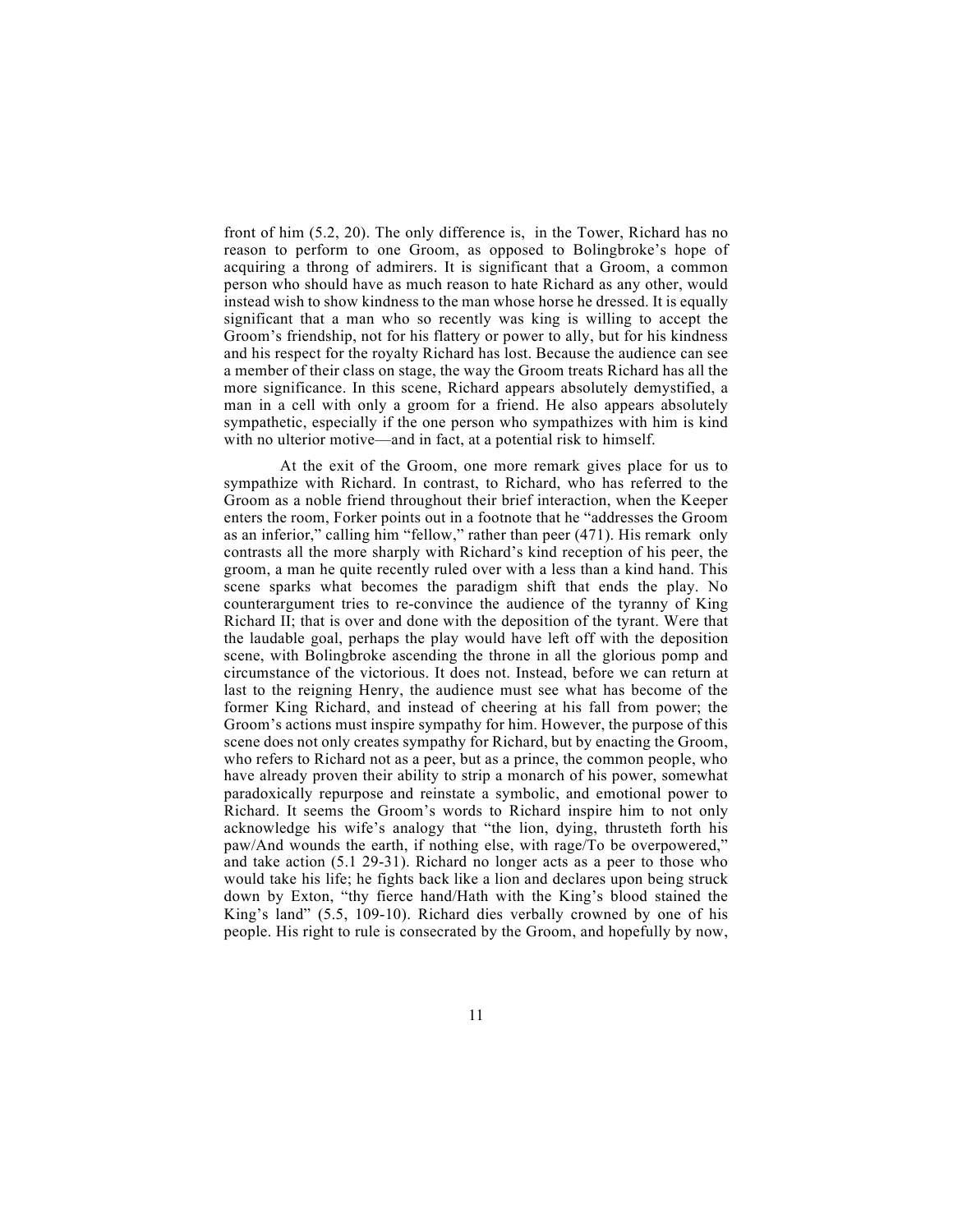the audience. Not only does Shakespeare create the circumstances by which Richard becomes a character of sympathy, reversing the conditions that allowed Bolingbroke such sympathy, he also creates the opportunity for the common man to reestablish godly divinity in a fallen ruler, in a way that jointly acts as democratic and royalist—giving the common man power to both judge the deposed monarch and re-elevate him, both within the context of the play and within the concept of divine rulers outside the play.

Few members of "the commons" actually appear in *Richard II*—in fact, aside from the Gardener and the Groom, they are only ever referred to as "the people"—an unpredictable mass, vulnerable to the manipulation of whoever appeals to them. Because of this near-nonexistent marginalized class, it follows that the places where the commons do appear assume all the more importance. Therefore, though critics in the past have focused solely upon the Gardener and his servants as what Doty refers to as "idealized proto-citizens," I would like to extend this definition to the Groom (197). Critics generally agree that the Gardener and his workers present the audience with an idea of political commentary and "an allegorization of playgoing in the most positive light" (Dawson and Yachnin, 30). But in addition to this, Doty also argues, "Shakespeare, like the gardeners, strips royalty of its magic," while "he likewise makes kings and queens accessible to audiences in personal and political terms" (198). Though Shakespeare causes the audience to relate to characters otherwise inaccessible to them outside of the theatre, most modern critics agree that the theatre, as Kastan maintains, "works to expose the mystification of power," and by laying it bare for the judgment of an audience, thereby destroys it (115). Subjecting a system of governance to the scrutiny of a budding political sphere allows the people, like the Gardener and his men, to be "capable of well- informed and thoughtful discussion and judgment about matters of public concern" and by doing so, tear down the mystical aura built up around the monarchy in favor of demystified rationality (Dawson and Yachnin, 31). However, by ignoring the second inclusion of the commons in *Richard II*, how we interpret the role of the commons also ends here—with a proto-citizen who presents a rational political ideal that ultimately demystifies Richard and his divine rule. Shakespeare expresses an entirely different manifestation of the commons' agency by including the Groom. In his individual work on the publics of the theatre, Yachnin discusses the idea that Shakespeare does not just work "to foster straightforward rational-critical debate" within playgoers, but "instead encourages emotional *and* intellectual investment" [emphasis mine] (216). If as an idealization of the public the Gardener and his men act as the rational-critical side of playgoing, the Groom acts as their emotional-ethical counterpart. Yachnin argues, "Shakespeare is himself working toward a new idea of performance and publicity" and "is able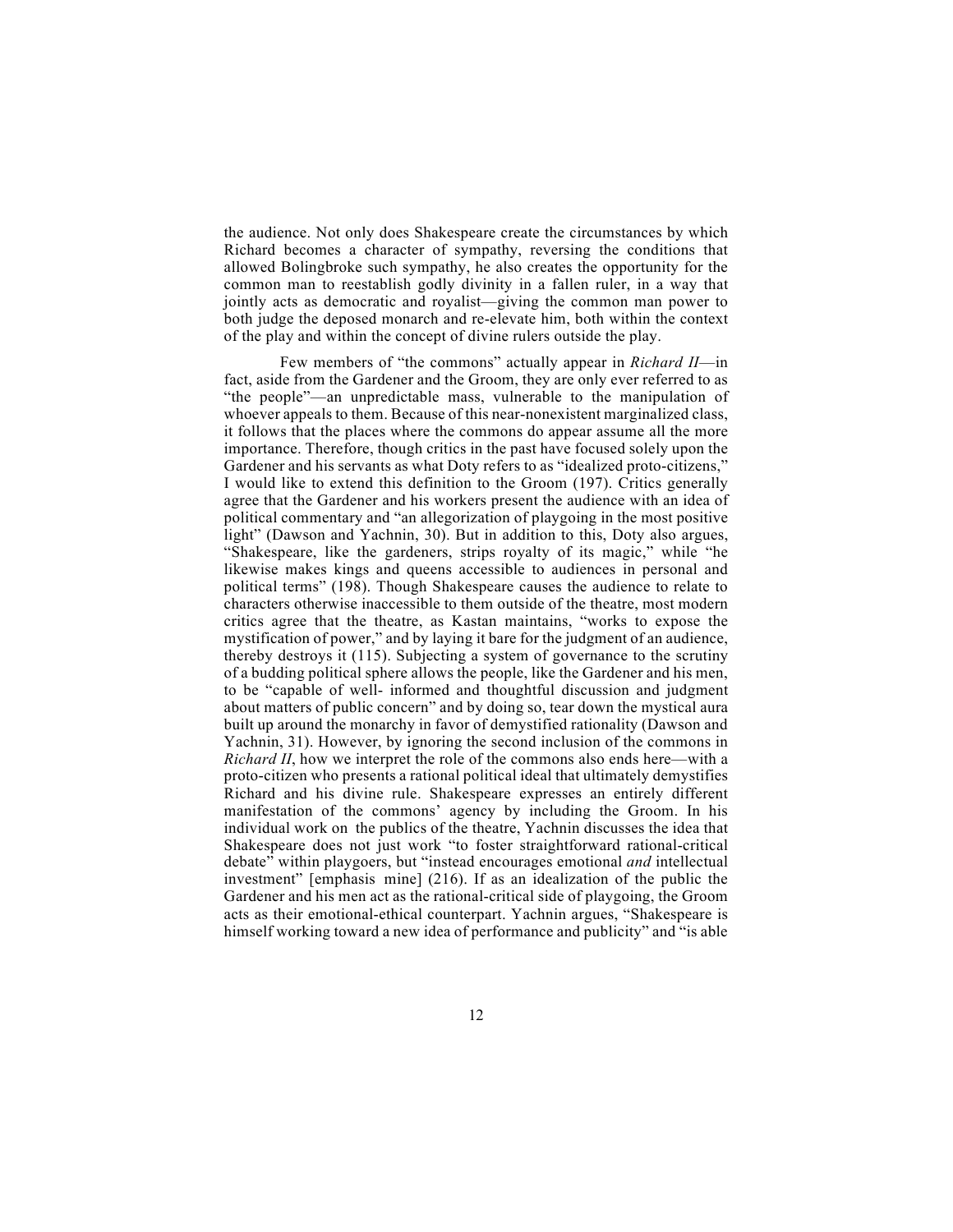to point us toward a more robust and inclusive form of public life that interweaves strong feelings with rational debate and collective judgment" in his plays—an idea I see clearly expressed in the two characters—the Gardener and the Groom (205, 209). While the Gardener presents the audience with a model of rational political discussion, Shakespeare includes the Groom as the equally important model of moral, affective contemplation. In fact, by recalling the Bishop of Carlisle's prophecy in Act V Scene I, that "The blood of England shall manure the ground / And future ages groan for this foul act," it appears Shakespeare even favors the stance of the Groom. Carlisle's predictions come true: Richard's spilled blood nurtures England towards the War of the Roses, which was common knowledge among the playgoers of the Elizabethan theatre (4.1, 138-39). Rather than ignore the decades of insurrection and bloodshed that would follow Richard's fall from power, Shakespeare utilizes the pathos of the Groom to remind the audience that, rather than the Gardener's belief that "superfluous branches / We lop away that other boughs may live," the death of Richard, the "superfluous" king, does not allow England's allegorical garden to flourish (3.4, 63-64).

The divine right absolutism that Shakespeare's Richard represents disappears when Richard loses his throne. This much I established earlier in my analysis. However, in addition to divine right absolutism, Shuger also discusses the sacred ruler, one who may or may not have absolute power but for the sake of a "legitimizing principle, as well as its cultural power," possess the sacred aura that critics argue collapses upon Richard's usurpation (59). While I originally applied this concept to explain Elizabeth's use of divine rhetoric after I argued the shift away from this, I would like to consider that perhaps, in creating this second "proto-citizen," Shakespeare allows the people to create a sacred ruler. By giving the commons the power to establish or destroy the divine aura in their rulers, they have a strange power over those who otherwise rule them absolutely. The Gardener demystifies; the Groom re-mystifies. In place of expressing a movement from the medieval, divine politics of Richard's rule to the more modern, secular rule of Bolingbroke an easy argument to make when the only synecdoche for the people is the Gardener—both of these overarching models of audience behavior exemplify the role of the people as complex: rational *and* emotional—capable of both critical and ethical decisions. In *Richard II*, Shakespeare encourages the political and emotional participation of the people in the judgment of their rulers. That he then utilizes this participation by including the Groom to make a martyr of Richard ends the play not as a demystification of monarchy, nor an attempt to dramatize a move from the medieval to the modern world, but as a way of expressing to an audience of commoners what power they have in determining the divinity of their rulers.